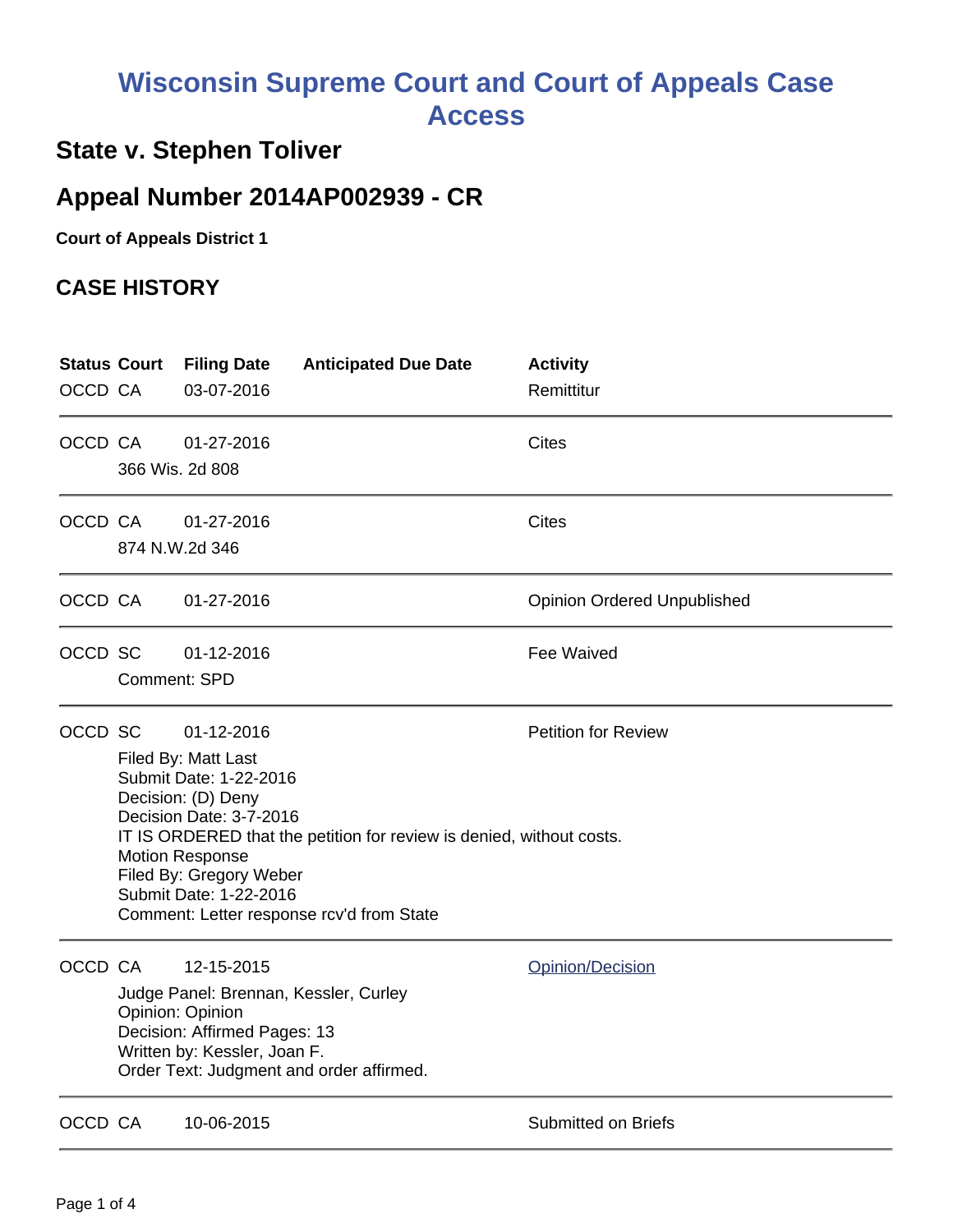| OCCD CA            |                                                                                                                                | 07-15-2015                                                                                                                                                                                                                                                                                                                                                                                                                               | Briefs Received At State Law Library                                                                                                                                                                                                                         |  |  |  |
|--------------------|--------------------------------------------------------------------------------------------------------------------------------|------------------------------------------------------------------------------------------------------------------------------------------------------------------------------------------------------------------------------------------------------------------------------------------------------------------------------------------------------------------------------------------------------------------------------------------|--------------------------------------------------------------------------------------------------------------------------------------------------------------------------------------------------------------------------------------------------------------|--|--|--|
| OCCD CA            |                                                                                                                                | 07-01-2015                                                                                                                                                                                                                                                                                                                                                                                                                               | Record and Briefs Sent to District 1                                                                                                                                                                                                                         |  |  |  |
| OCCD CA            |                                                                                                                                | 06-30-2015                                                                                                                                                                                                                                                                                                                                                                                                                               | <b>Rejected Electronic Document</b><br>Comment: Two electronic versions of the Reply Brief were uploaded for an unknown reason. This<br>version is being rejected to avoid duplicity in the electronic document queue for this case.                         |  |  |  |
| OCCD CA            |                                                                                                                                | 06-30-2015                                                                                                                                                                                                                                                                                                                                                                                                                               | <b>Reply Brief</b><br><b>Reply Brief</b>                                                                                                                                                                                                                     |  |  |  |
|                    |                                                                                                                                | Filed By: Matt Last                                                                                                                                                                                                                                                                                                                                                                                                                      |                                                                                                                                                                                                                                                              |  |  |  |
|                    | Comment: Please note that the form and length certification pursuant to Rule 809.19(8)(d) has been<br>corrected in this brief. |                                                                                                                                                                                                                                                                                                                                                                                                                                          |                                                                                                                                                                                                                                                              |  |  |  |
| OCCD CA            |                                                                                                                                | 06-16-2015                                                                                                                                                                                                                                                                                                                                                                                                                               | Brief of Respondent(s)<br><b>Brief of Respondent</b>                                                                                                                                                                                                         |  |  |  |
|                    |                                                                                                                                | Filed By: William Gansner                                                                                                                                                                                                                                                                                                                                                                                                                |                                                                                                                                                                                                                                                              |  |  |  |
| OCCD CA<br>OCCD CA |                                                                                                                                | 06-11-2015<br>Filed By: William Gansner<br>Submit Date: 6-12-2015<br>Decision: (G) Grant<br>Decision Date: 6-15-2015<br>2015. See Wis. Stat. Rule 809.82(2)(a) (2013-14).<br>See BRS event due on 6-16-2015<br>Comment: 5th<br>06-04-2015<br>Filed By: William Gansner<br>Submit Date: 6-5-2015<br>Decision: (G) Grant<br>Decision Date: 6-8-2015<br>2015. See Wis. Stat. Rule 809.82(2)(a) (2013-14).<br>See BRS event due on 6-11-2015 | Motion to Extend Time<br>IT IS ORDERED that the time for the respondent to file a respondent's brief is extended to June 16,<br>Motion to Extend Time<br>IT IS ORDERED that the time for the respondent to file a respondent's brief is extended to June 11, |  |  |  |
| OCCD CA            |                                                                                                                                | Comment: 4th<br>05-19-2015<br>Filed By: William Gansner<br>Submit Date: 5-19-2015<br>Decision: (G) Grant<br>Decision Date: 5-21-2015<br>2015. See Wis. Stat. Rule 809.82(2)(a) (2013-14).<br>See BRS event due on 6-4-2015<br>Comment: 3d                                                                                                                                                                                                | <b>Motion to Extend Time</b><br>IT IS ORDERED that the deadline for the State of Wisconsin to file its brief is extended through June 4,                                                                                                                     |  |  |  |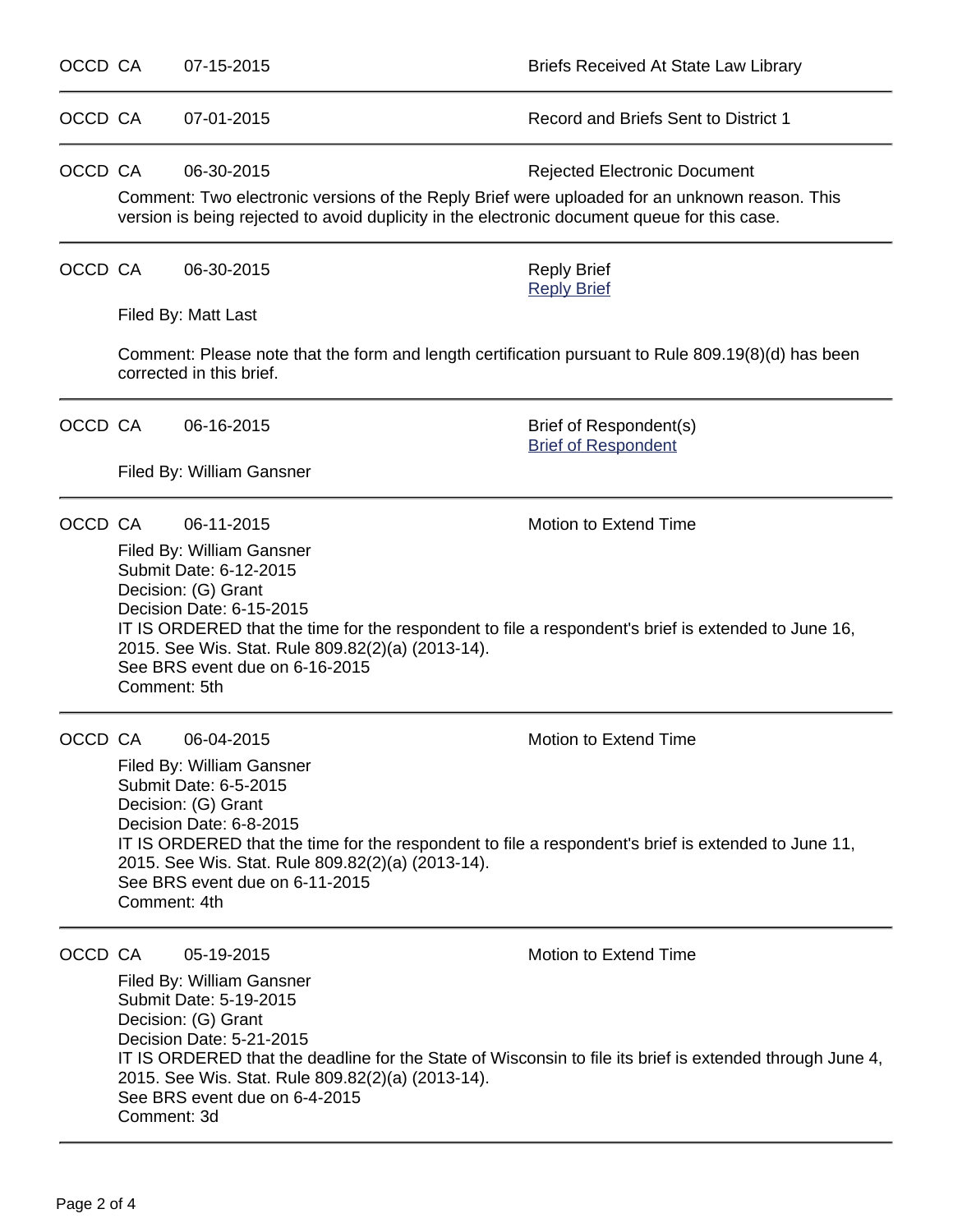| OCCD CA |                                                                                                                 | 05-06-2015                                                                                                                                                                   | Motion to Extend Time                                                                                                       |
|---------|-----------------------------------------------------------------------------------------------------------------|------------------------------------------------------------------------------------------------------------------------------------------------------------------------------|-----------------------------------------------------------------------------------------------------------------------------|
|         | Comment: 2nd                                                                                                    | Filed By: William Gansner<br>Submit Date: 5-6-2015<br>Decision: (G) Grant<br>Decision Date: 5-8-2015<br>STAT. RULE 809.82(2)(a) (2013-14).<br>See BRS event due on 5-20-2015 | ORD that the time for the respondent to file a respondent's brief is extended to 5/20/15. See WIS.                          |
| OCCD CA | 05/06/15.                                                                                                       | 03-31-2015<br>Filed By: William Gansner<br>Submit Date: 3-31-2015<br>Decision: (G) Grant<br>Decision Date: 4-2-2015<br>See BRS event due on 5-6-2015                         | Motion to Extend Time<br>IT IS ORDERED the deadline for the State to file the respondent's brief in this matter extended to |
| OCCD CA |                                                                                                                 | 03-23-2015                                                                                                                                                                   | <b>Attorney Change</b><br>Comment: Mail returned from Atty. McClune, no longer with Gamino law offices; withdrew McClune    |
| OCCD CA | 03-13-2015<br><b>Attorney Change</b><br>Comment: Withdrew Gregory M. Weber, AAG, added William L. Gansner, AAG. |                                                                                                                                                                              |                                                                                                                             |
| OCCD CA |                                                                                                                 | 03-03-2015<br>Filed By: Matt Last                                                                                                                                            | Brief & Appx of Appellant(s)<br><b>Brief of Appellant</b>                                                                   |
| OCCD CA | timely filed.                                                                                                   | 01-29-2015                                                                                                                                                                   | <b>Court Order</b><br>IT IS ORDERED that the notice of intent to pursue postconviction relief, file on 01/29/14 is deemed   |
| OCCD CA |                                                                                                                 | 01-26-2015<br>Comment: 1-27 to 175-8, Separate Box                                                                                                                           | Record                                                                                                                      |
| OCCD CA |                                                                                                                 | 12-22-2014                                                                                                                                                                   | Notif. Sent-Filing of NAP & Ct. Record                                                                                      |
| OCCD CA |                                                                                                                 | 12-22-2014<br>Comment: SPD appointed                                                                                                                                         | Fee Waived                                                                                                                  |
| OCCD CA |                                                                                                                 | 12-22-2014<br>Filed By: Matt Last<br><b>Status: Prev. Filed</b>                                                                                                              | <b>Statement on Transcript</b>                                                                                              |
| OCCD CA |                                                                                                                 | 12-22-2014                                                                                                                                                                   | Notice of Appeal & Court Record                                                                                             |